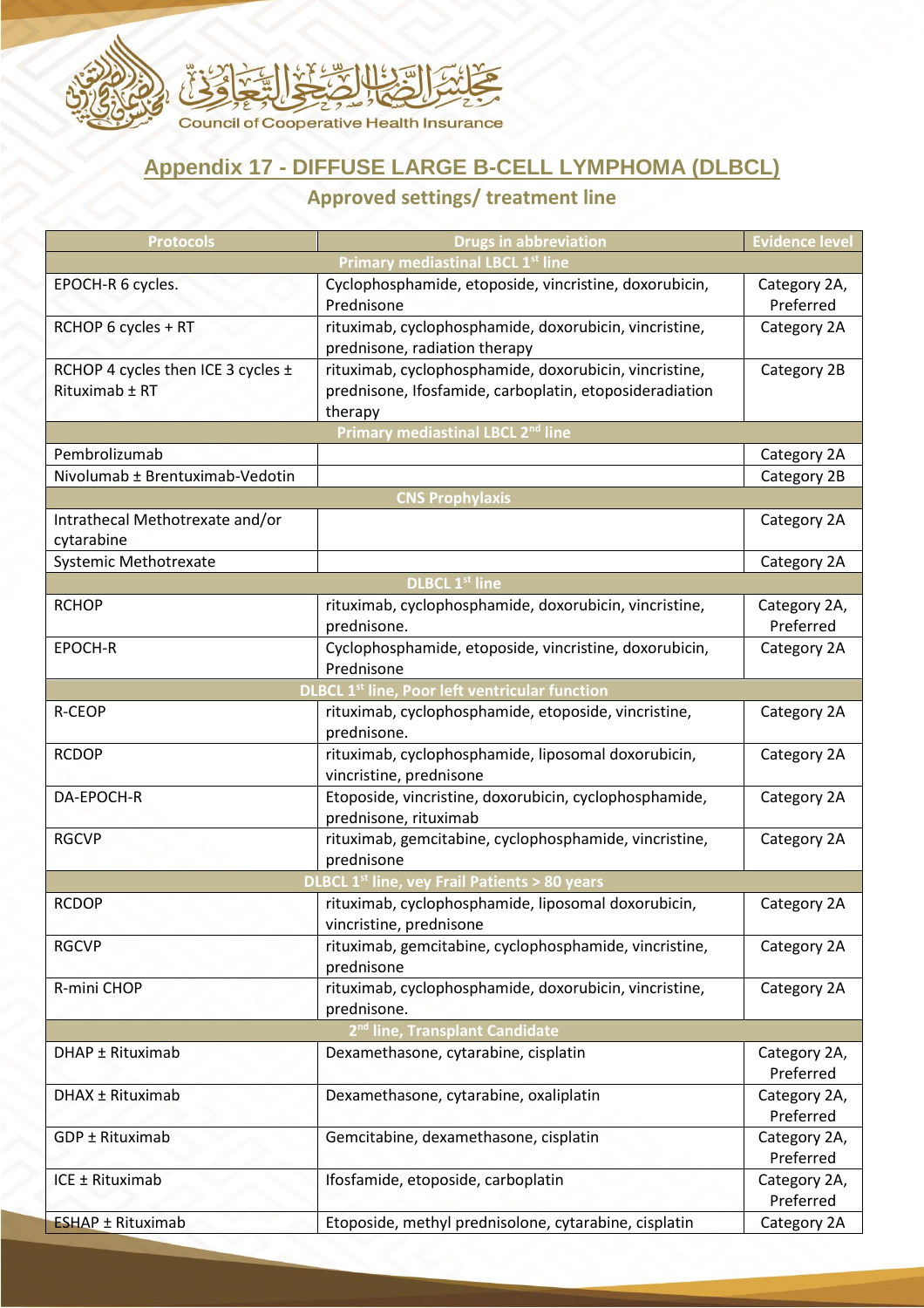

| <b>Protocols</b>                           | <b>Drugs in abbreviation</b>                                                    | <b>Evidence level</b> |  |
|--------------------------------------------|---------------------------------------------------------------------------------|-----------------------|--|
| 2 <sup>nd</sup> line, Transplant Candidate |                                                                                 |                       |  |
| Gem-Ox ± Rituximab                         | Gemcitabine, oxaliplatin                                                        | Category 2A           |  |
| MINE ± Rituximab                           | Mitoxantrone, ifosfamide, etoposide, MESNA                                      | Category 2A           |  |
| Gem-Ox ± Rituximab                         | Gemcitabine, oxaliplatin                                                        | Category 2A,          |  |
|                                            |                                                                                 | Preferred             |  |
| CEOP ± Rituximab                           | rituximab, cyclophosphamide, etoposide, vincristine,<br>prednisone.             | Category 2A           |  |
| DA-EPOCH ± Rituximab                       | Etoposide, vincristine, doxorubicin, cyclophosphamide,<br>prednisone, rituximab | Category 2A           |  |
| GDP ± Rituximab                            | Gemcitabine, dexamethasone, cisplatin                                           | Category 2A           |  |
| Rituximab                                  |                                                                                 | Category 2A           |  |
| Brentuximab-Vedotin.                       |                                                                                 | Category 2A,          |  |
|                                            |                                                                                 | $CD30 +ve$            |  |
|                                            |                                                                                 | disease               |  |
| Bendamustine ± Rituximab                   |                                                                                 | Category 2B           |  |
| Ibrutinib.                                 |                                                                                 | Category 2A,          |  |
|                                            |                                                                                 | non-GCB               |  |
| Lenalidomide ± Rituximab                   |                                                                                 | Category 2A,          |  |
|                                            |                                                                                 | non-GCB               |  |
| <b>DLBCL, Double/ triple Hit</b>           |                                                                                 |                       |  |
| DA-EPOCH-R                                 | Etoposide, vincristine, doxorubicin, cyclophosphamide,                          | Category 2A,          |  |
|                                            | prednisone, rituximab                                                           | Preferred             |  |
| R-Hyper CVAD                               | cyclophosphamide, vincristine, doxorubicin,                                     | Category 2A           |  |
|                                            | dexamethasone, filgrastim, methotrexate, calcium                                |                       |  |
|                                            | leucovorin, cytarabine, MESNA                                                   |                       |  |
| R-CODOX-M/R-IVAC                           | Cyclophosphamide, vincristine, doxorubicin,                                     | Category 2A           |  |
|                                            | methotrexate, leucovorin, cytarabine, rituximab,                                |                       |  |
|                                            | Ifosfamide, etoposide, MESNA                                                    |                       |  |
| <b>High Grade BCI</b>                      |                                                                                 |                       |  |
| <b>RCHOP</b>                               | rituximab, cyclophosphamide, doxorubicin, vincristine,                          | Category 2A,          |  |
|                                            | prednisone.                                                                     | Preferred             |  |
| R-Hyper CVAD                               | cyclophosphamide, vincristine, doxorubicin,                                     | Category 2A           |  |
|                                            | dexamethasone, filgrastim, methotrexate, calcium                                |                       |  |
|                                            | leucovorin, cytarabine, MESNA                                                   |                       |  |
| R-CODOX-M/R-IVAC                           | Cyclophosphamide, vincristine, doxorubicin,                                     | Category 2A           |  |
|                                            | methotrexate, leucovorin, cytarabine, rituximab,                                |                       |  |
|                                            | Ifosfamide, etoposide, MESNA                                                    |                       |  |